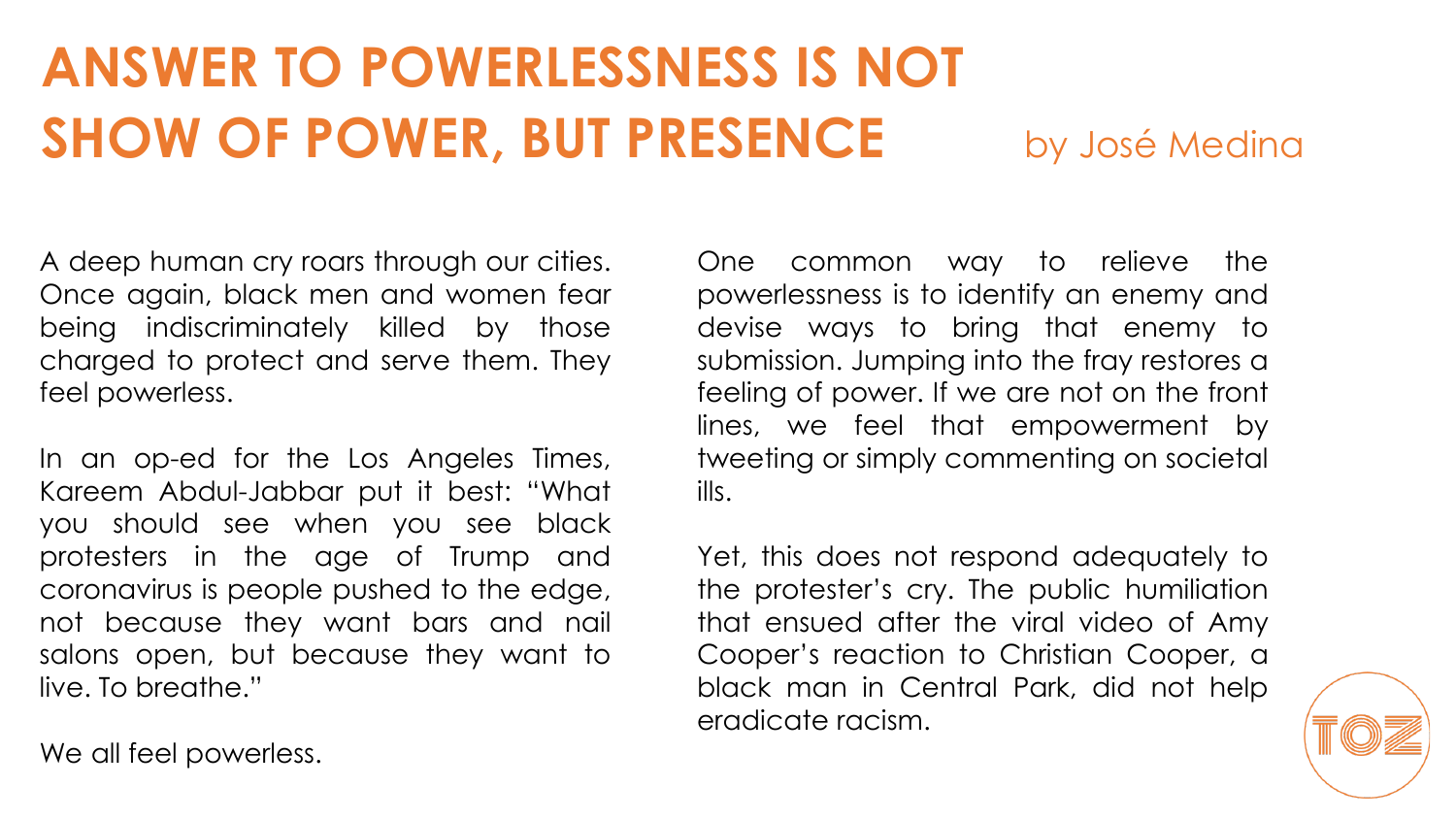Martin Luther King Jr. once said we might be able to murder the murderer, but we will not be able to murder murder. To think that eliminating every violent racist person will defeat racism ignores an incontrovertible fact: We all desire to live, and we are all violent, racist even.

As King said, "There is something within each of us that causes us to cry out with Goethe, 'There is enough stuff in me to make both a gentleman and a rogue.'"

We all desire to live, to be loved — and these desires are not foreign to the policeman who killed George Floyd. And we are all violent, with those we don't know, and even with those we love.

If we are honest, we can recognize in ourselves the woman in the park, the policeman and the looter. It shows up in our Facebook and Instagram posts. We get away with it because no one recorded it.

Regardless of social status, race or religion, despite what we have done or are capable of doing, we all share the protester's cry. We want to live, and we don't know how. What can respond to that human cry?

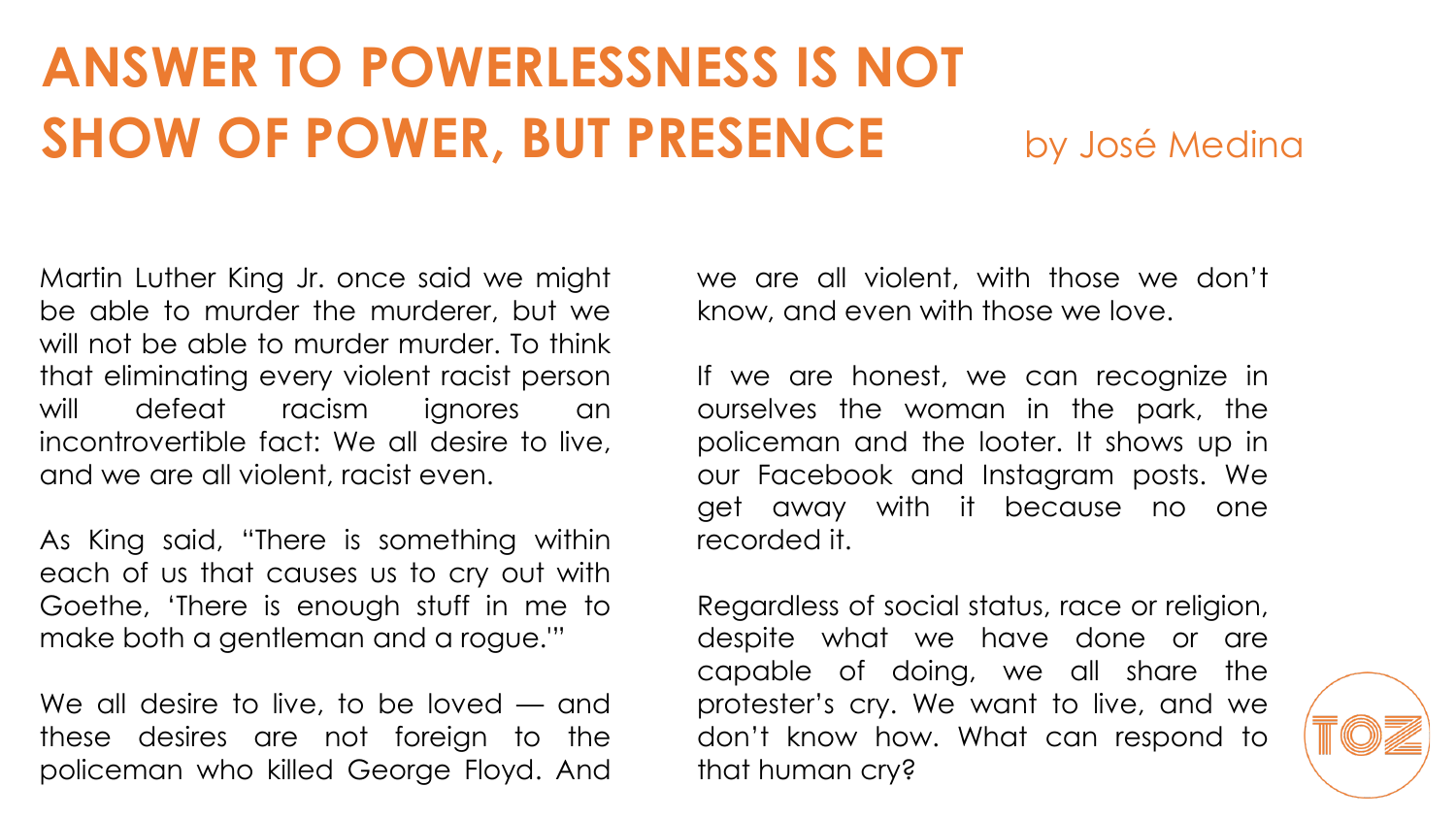In 2017, Richard Preston, then the imperial wizard of the Maryland chapter of the Ku Klux Klan, shot his gun toward a black man during the protests in Charlottesville, Virginia. Instead of condemning and ostracizing Preston, Daryl Davis, a black man, decided to befriend him, as he had many other klansmen.

A year later, Preston's fiancee invited Davis to walk her up the aisle at their wedding. Like King, Davis believes that only love has the redemptive power to transform men and women of the most "recalcitrant" bent. His actions evoke the words of King: "Darkness cannot drive out darkness; only

light can do that. Hate cannot drive out hate; only love can do that."

Davis faces a lot of skepticism. Many think his position is inadequate to tackle the endemic problems facing our society.

During a heated exchange in the Public Broadcasting Service documentary "Accidental Courtesy," Kwame Rose, a Black Lives Matter activist, told Davis, "Stop wasting your time going into people's houses that don't love you." Yet, Davis' "presence" mysteriously changes people.